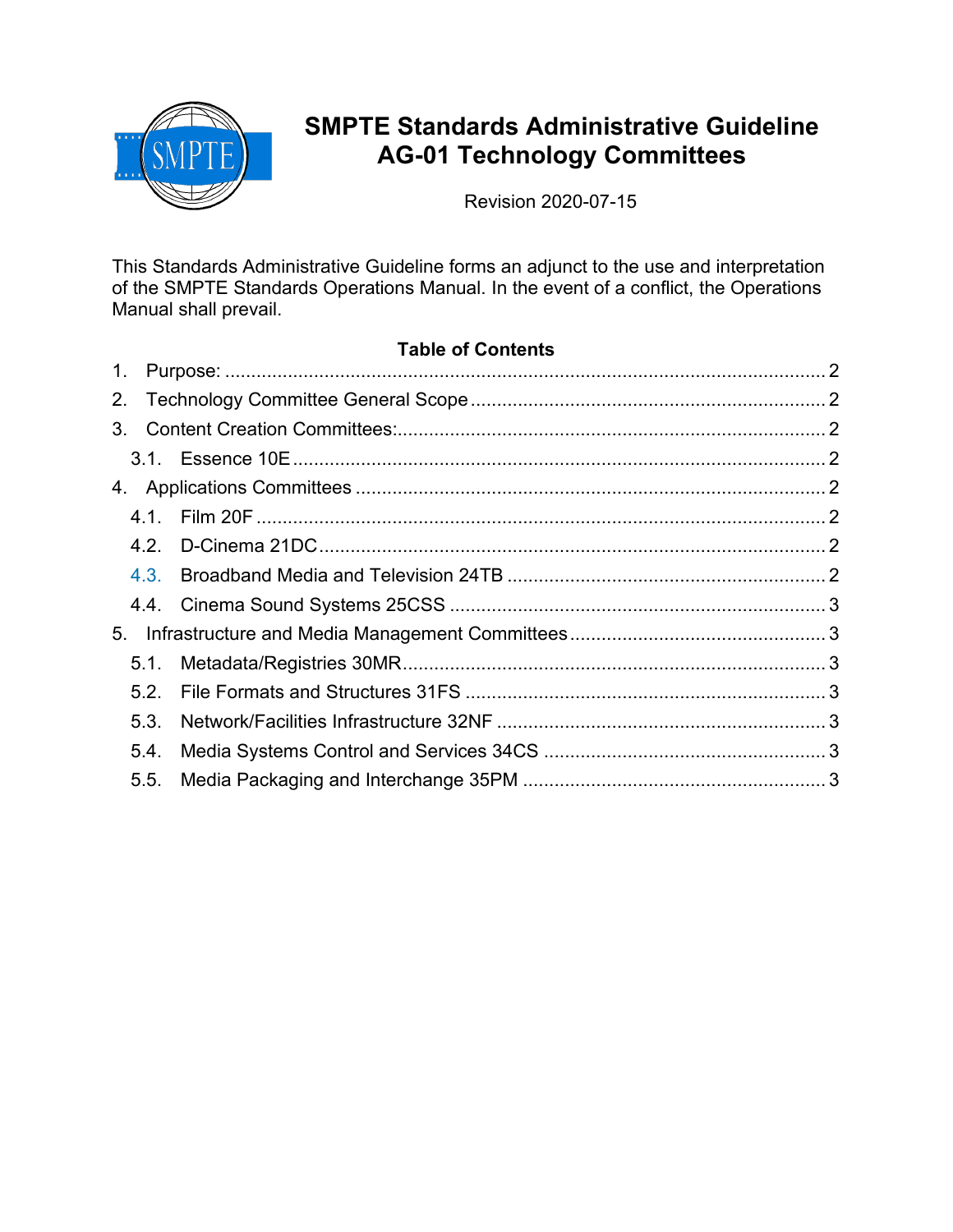# **1. Purpose:**

This Administrative Guideline lists the authorized Technology Committees and defines their scopes.

# **2. Technology Committee General Scope**

The following Technology Committees are authorized to conduct business under the Standards Operations Manual within the individual scopes defined here and within the General Scope as defined in the Standards Operations Manual, Section 3.2.1:

The general scope of all Technology Committees is to develop SMPTE Engineering Documents; to review existing documents to ensure that they are current with established engineering practices and are compatible with international engineering documents, where possible; to recommend and develop test specifications, methods, and materials; and to prepare tutorial material on engineering subjects for publication in the SMPTE Journal or for other means of dissemination benefiting the Society and the industry.

# **3. Content Creation Committees:**

#### **3.1. [Essence 10E](https://www.smpte.org/apps/org/workgroup/10e/index.php)**

The application of the General Scope as it applies to electronic capture, compression, generation, editing, mastering, archiving, and reproduction of image, sound, subtitles, captions, and any other master elements required for distribution across multiple applications.

### **4. Applications Committees**

#### **4.1. [Film 20F](https://www.smpte.org/apps/org/workgroup/20f/index.php)**

The application of the General Scope as it applies to mastered essence for theatrical film distribution, including, media and component creation, marking, laboratory methods, reproduction, packaging, projection, and related topics such as film capture, editing and recording.

#### **4.2. [D-Cinema 21DC](https://www.smpte.org/apps/org/workgroup/21dc/index.php)**

The application of the General Scope as it applies to mastered essence for theatrical digital distribution, including compression, encryption, wrapping, marking, packaging, media, logging, playout, projection, reproduction, and related topics.

#### **4.3. Broadband Media and Television 24TB**

The application of the General Scope as it applies to mastered essence for television and broadband distribution (both separately and for hybrid television/broadband